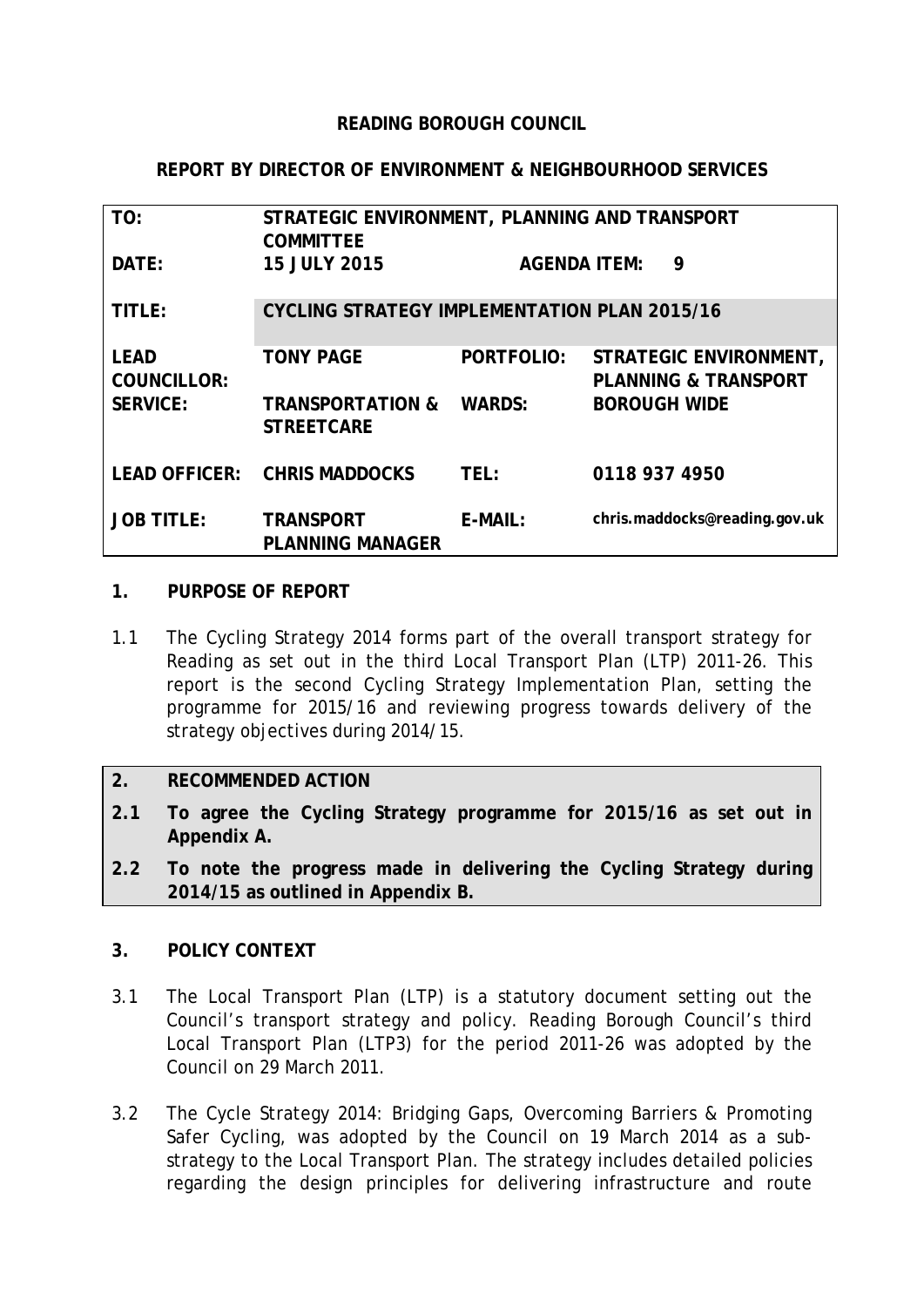improvements for cyclists on the public highway, as well as policies to encourage and promote cycling to different demographics.

3.3 The Cycling Strategy is aligned with wider local policy documents such as the Sustainable Community Strategy and Climate Change Strategy, contributing towards wider public health and air quality objectives.

#### **4. CYCLING STRATEGY IMPLEMENTATION PLAN 2015/16**

- 4.1 The Cycling Strategy programme for 2015/16 is set out at **Appendix A**. The programme has been developed by assessing the level of available funding alongside an assessment methodology to prioritise projects which meet strategic objectives and deliver value for money.
- 4.2 In addition to core LTP funding the programme includes projects funded through a range of sources including the Local Sustainable Transport Fund (LSTF), private sector funding (secured through section 106 and CIL contributions) and other local revenue funding sources.
- 4.3 Key delivery objectives within the programme for 2015/16 include:
	- The opening of the new pedestrian cycle bridge over the River Thames, providing a new route for cyclists from Caversham to Reading Station and the town centre.
	- Completion of the A33 Pinch Point Scheme, including a new raised section of cycle route R1 between Rose Kiln Lane and Bennet Road to ensure it remains usable during times of flooding.
	- The opening of the Napier Road underpass to provide an additional north-south link under the Great Western railway line between Napier Road and Kenavon Drive.
	- Continuing the substantial programme of cycle training courses and events including Bikeability, Bike It and the CTC cycling development programme.
- 4.4 A range of schemes and measures have been implemented over the past year, contributing towards achieving the overall objectives of the Cycling Strategy. Delivery highlights in 2014/15 as set out in **Appendix B** include:
	- The launch of the ReadyBike cycle hire scheme in June 2014, consisting of 200 bikes at 29 locations.
	- A range of cycle infrastructure enhancements including the shared path scheme on London Road, advisory cycle lanes on Berkeley Avenue, and cycle parking facilities provided at Reading Station, Moorlands Primary School in Tilehurst and Grace Church in Emmer Green.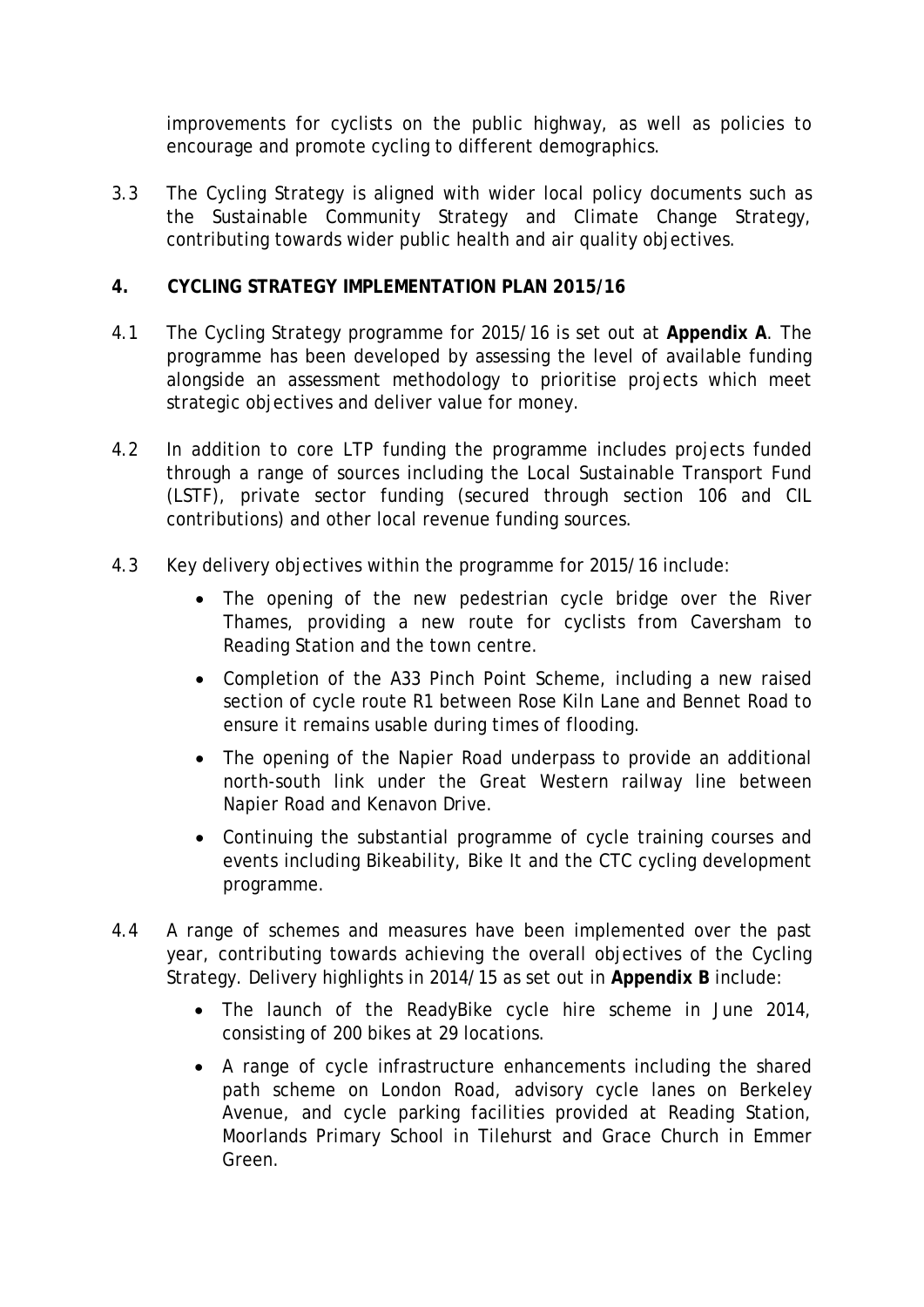- Support provided for a range of LSTF Challenge Fund projects aimed at encouraging cycling, including initiatives undertaken by Reading Bicycle Kitchen, Launch Pad and Reward Your World.
- Programme of cycle training courses and events including Bikeability, Bike It and the CTC cycling development programme.
- 4.5 Partnership and community engagement will be undertaken throughout 2015/16 to build on the significant consultation which was undertaken as part of the development of the Cycling Strategy in 2014. The Council will continue to work with cycling organisations including CTC and Sustrans to deliver a range of cycling initiatives, and engagement will be undertaken with local cycles through area based workshops, focused on developing deliverable scheme proposals in line with the principles established by the Cycling Strategy.
- 4.6 Monitoring of the strategy outcomes will be undertaken as part of the overall LTP monitoring programme. This includes analysis of census data, annual 12-hour cordon count surveys to measure mode split on all approaches into the town centre, off-carriageway cycle counters, review of accident data and ad-hoc surveys undertaken as part of scheme development work.

### **5. CONTRIBUTION TO STRATEGIC AIMS**

- 5.1 The delivery of the Local Transport Plan and associated strategies helps:
	- To deliver the Corporate Plan Service Priority: keeping the town clean, safe, green and active.

#### **6. COMMUNITY ENGAGEMENT AND INFORMATION**

6.1 A significant consultation was undertaken between October 2013 and January 2014 as part of the development of the Cycling Strategy. This included an online and hardcopy survey, information on the Council and Travel Reading Live websites and promotion in the local media. In addition, transport officers contacted participants of various cycle initiatives including the Workplace Cycle Challenge and delivered presentations to local groups including Neighbourhood Action Groups, the Older People's Working Group and the Transport Users Forum.

## **7. LEGAL IMPLICATIONS**

7.1 There are no legal implications arising from this report.

#### **8. FINANCIAL IMPLICATIONS**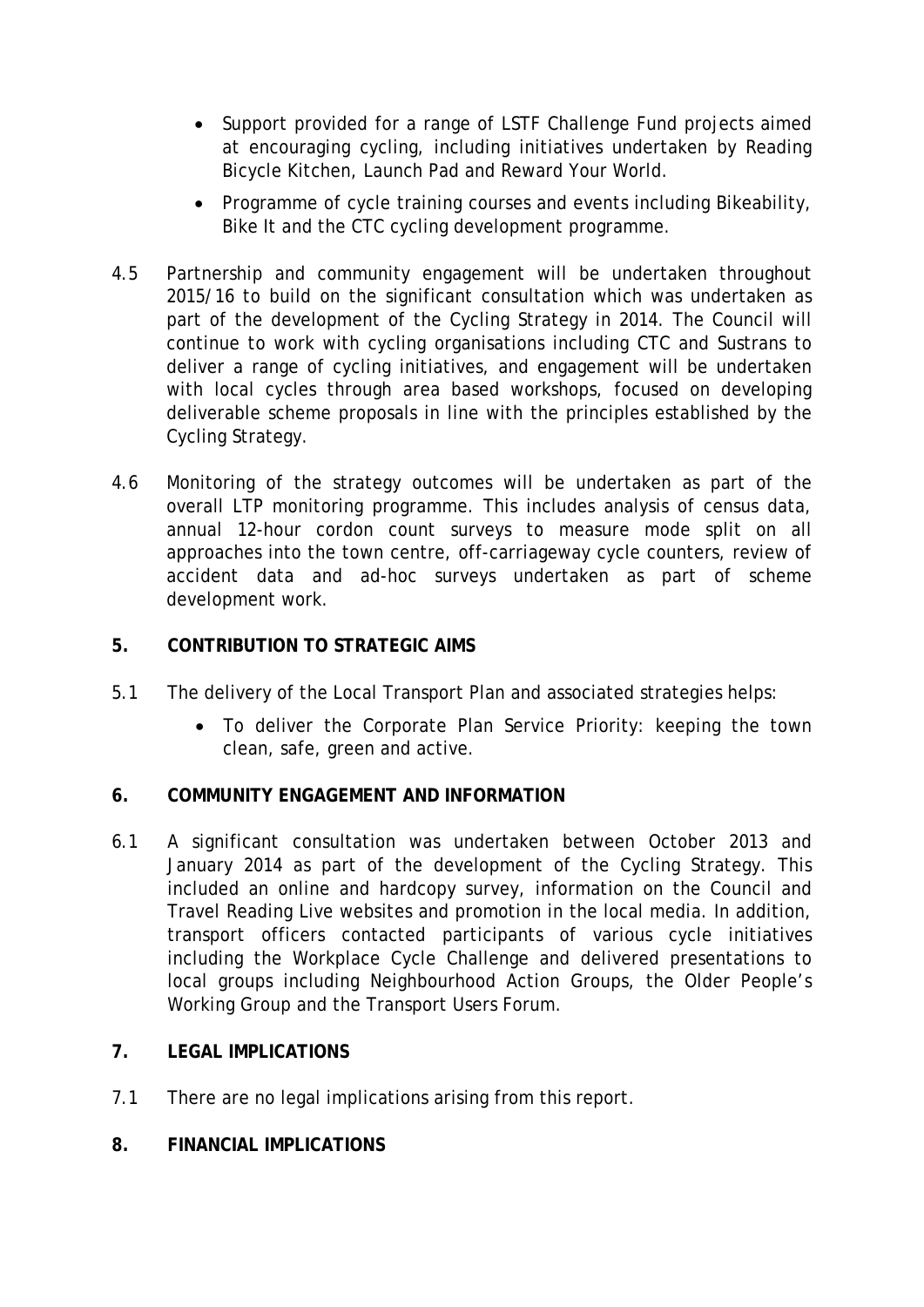8.1 Implementation of the schemes as set out in the programme at **Appendix A** is dependent upon funding being available from a range of sources including LTP and LSTF budgets, private sector contributions and other local revenue funding sources.

#### **9. BACKGROUND PAPERS**

- 9.1 Cycle Strategy 2014: Bridging Gaps, Overcoming Barriers & Promoting Safer Cycling, Reading Borough Council, March 2014.
- 9.2 Cycling Strategy 2014 & Implementation Plan, Strategic Environment, Planning and Transport Committee Report, 19<sup>th</sup> March 2014.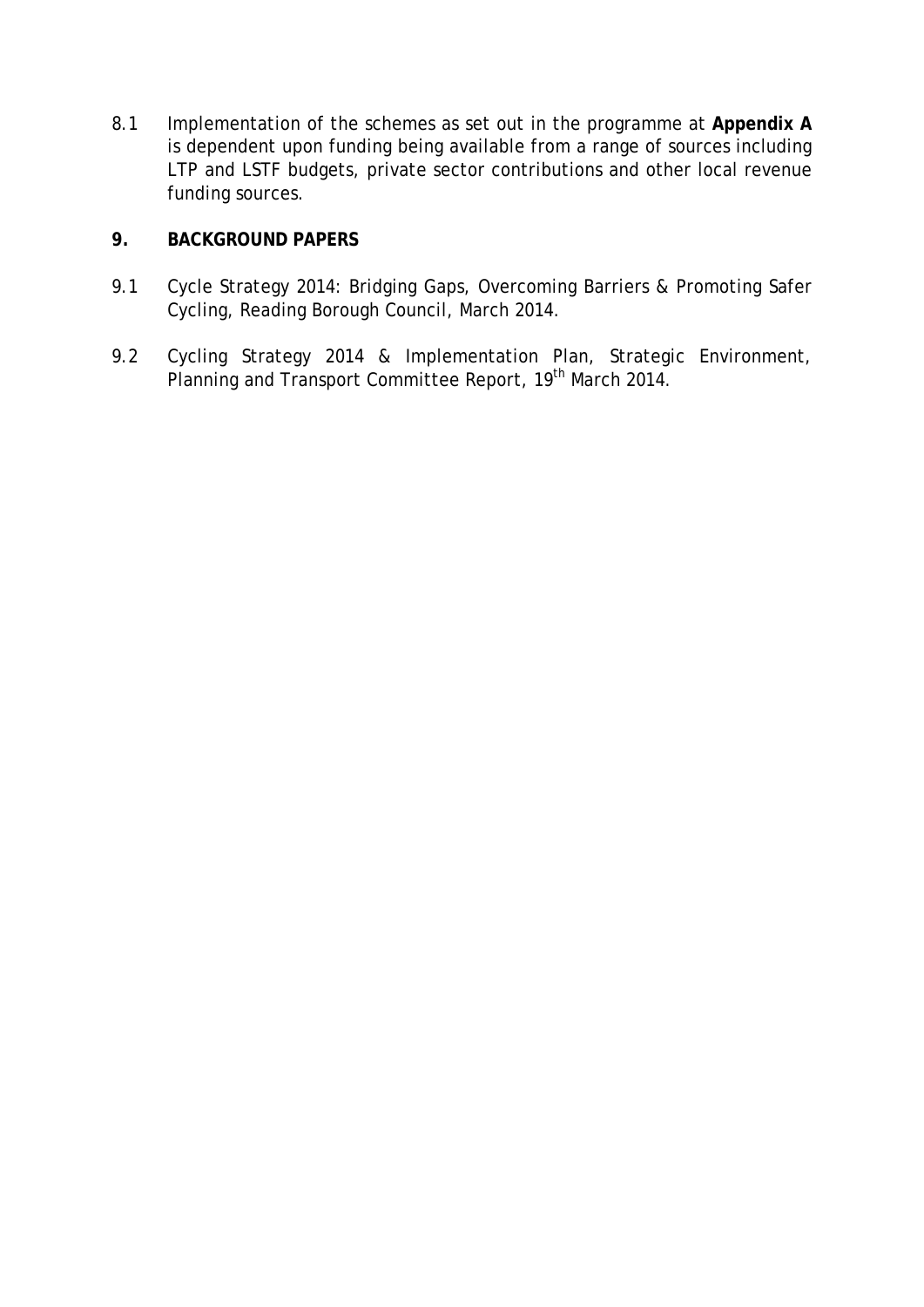## **Appendix A: Cycle Strategy Programme 2015/16**

Note: All costs are indicative and draft programme is subject to change dependent upon funding availability.

| <b>Scheme Name</b>                                   | <b>LTP Action Plan Area</b>     | Timescale          |  |
|------------------------------------------------------|---------------------------------|--------------------|--|
| A33 Pinch Point Scheme                               | 2 - Southern                    | Summer 2015        |  |
| Annual Resurfacing Programme                         | $0 - All$                       | Summer 2015        |  |
| Pedestrian and Cycle Bridge over<br>the River Thames | 1 - Central<br>5 - Northern     | Summer 2015        |  |
| <b>Traffic Signal Upgrades</b>                       | Multiple Areas                  | Summer 2015        |  |
| <b>East Reading Transport Study</b>                  | 6 - Eastern<br>7 - Southeastern | Autumn 2015        |  |
| Napier Road Underpass                                | 6 - Eastern                     | Autumn 2015        |  |
| ReadyBike Station Relocations                        | Multiple Areas                  | Autumn 2015        |  |
| Cow Lane Bridges                                     | 4 - Western                     | Spring 2016        |  |
| <b>Oxford Road Transport Study</b>                   | 4 - Western                     | Spring 2016        |  |
| <b>Pocket Places</b>                                 | 2 - Southern                    | Spring 2016        |  |
| <b>Bike It</b>                                       | $0 - All$                       | On-going - 2015/16 |  |
| Bikeability                                          | $0 - All$                       | On-going - 2015/16 |  |
| CTC Development Programme                            | $0 - All$                       | On-going - 2015/16 |  |
| <b>Cycle Facility Improvements</b>                   | Multiple Areas                  | On-going - 2015/16 |  |
| <b>Cycle Route Improvements</b>                      | <b>Multiple Areas</b>           | On-going - 2015/16 |  |
| <b>LED Street Lighting Upgrades</b>                  | <b>Multiple Areas</b>           | On-going - 2015/16 |  |
| NCN 422 Scheme Development                           | <b>Multiple Areas</b>           | On-going - 2015/16 |  |
| ReadyBike Cycle Hire Scheme                          | <b>Multiple Areas</b>           | On-going - 2015/16 |  |
| West Reading Transport Study                         | 3 - Southwestern                | On-going - 2015/16 |  |